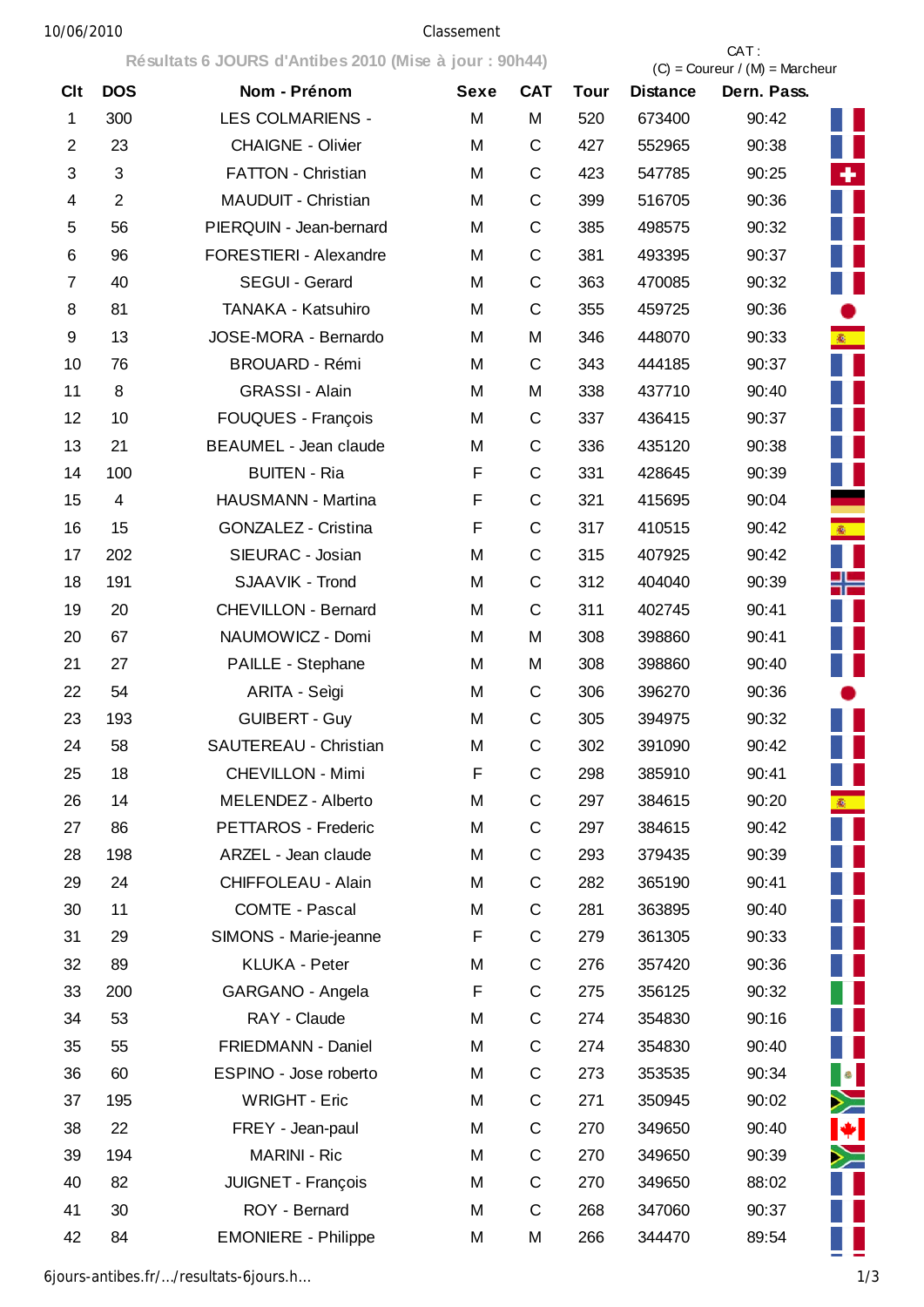| 10/06/2010 |                |                            | Classement |             |     |        |       |
|------------|----------------|----------------------------|------------|-------------|-----|--------|-------|
| 43         | 51             | JEANNIN - Christian        | M          | C           | 264 | 341880 | 90:29 |
| 44         | 99             | CZUKOR - Zoltan            | M          | M           | 262 | 339290 | 90:38 |
| 45         | 83             | <b>LAILLER - Patrick</b>   | M          | M           | 262 | 339290 | 90:36 |
| 46         | 28             | <b>ANDRADE - Chantal</b>   | F          | C           | 257 | 332815 | 90:41 |
| 47         | 38             | VELLY - Christian          | M          | C           | 255 | 330225 | 90:32 |
| 48         | 45             | MARTINEZ - Alain           | M          | C           | 254 | 328930 | 90:36 |
| 49         | 37             | COURCY - Jean-claude       | M          | M           | 254 | 328930 | 90:34 |
| 50         | $9\,$          | PRUECKNER - Jaroslav       | M          | M           | 253 | 327635 | 90:31 |
| 51         | 90             | <b>LEBRUN - Thierry</b>    | M          | M           | 253 | 327635 | 90:40 |
| 52         | 36             | VAN GEENE - Regina         | F          | C           | 252 | 326340 | 90:41 |
| 53         | 92             | THIEBAULT - Jean           | M          | C           | 252 | 326340 | 90:29 |
| 54         | 19             | DURAND - Stephane          | M          | C           | 250 | 323750 | 90:32 |
| 55         | 62             | MARANZINA - Aldo           | M          | C           | 248 | 321160 | 90:32 |
| 56         | 66             | DALPHIN - Daniel           | M          | М           | 248 | 321160 | 90:40 |
| 57         | 79             | <b>BEN</b> - Roger         | M          | C           | 247 | 319865 | 90:32 |
| 58         | 63             | ZIMMERMANN - Walter        | M          | C           | 247 | 319865 | 87:39 |
| 59         | 91             | <b>SVENSSON - Christer</b> | M          | M           | 241 | 312095 | 90:43 |
| 60         | 74             | PANNIER - Josiane          | F          | M           | 240 | 310800 | 90:35 |
| 61         | 48             | PRIOU - Michel             | M          | C           | 236 | 305620 | 90:36 |
| 62         | 33             | <b>GIBOURG - Marc</b>      | M          | C           | 234 | 303030 | 90:36 |
| 63         | 59             | CASPER - Alain             | M          | C           | 230 | 297850 | 90:40 |
| 64         | 32             | <b>LESCURE - Frederic</b>  | M          | M           | 228 | 295260 | 90:43 |
| 65         | 44             | VAN HIEL - Paul            | M          | C           | 226 | 292670 | 90:19 |
| 66         | 65             | <b>CARRIERE - André</b>    | M          | C           | 221 | 286195 | 88:42 |
| 67         | 61             | LAFONT - Jeannick          | F          | $\mathsf C$ | 220 | 284900 | 89:28 |
| 68         | 39             | JOLY - Jerome              | M          | С           | 220 | 284900 | 90:00 |
| 69         | $\overline{7}$ | <b>GRUENDLING - Peter</b>  | M          | C           | 219 | 283605 | 66:42 |
| 70         | 73             | CODET - Gilbert            | M          | C           | 219 | 283605 | 90:31 |
| 71         | 88             | <b>GRIZARD - Philippe</b>  | M          | C           | 211 | 273245 | 90:40 |
| 72         | 35             | <b>LANCHAS - Pascal</b>    | M          | С           | 210 | 271950 | 90:42 |
| 73         | 16             | MEURGUE - François         | M          | С           | 209 | 270655 | 90:28 |
| 74         | 49             | <b>CORNICHON - Laurent</b> | M          | C           | 209 | 270655 | 90:42 |
| 75         | 34             | TOUGNE - Chantal           | F          | C           | 208 | 269360 | 90:22 |
| 76         | 196            | VALLE - Romain             | M          | C           | 203 | 262885 | 90:37 |
| 77         | 1              | <b>FLAMENT - Jacques</b>   | M          | М           | 199 | 257705 | 74:13 |
| 78         | 98             | VAUCHEL - Daniel           | M          | C           | 198 | 256410 | 90:37 |
| 79         | 46             | <b>ARMAND - Laurent</b>    | M          | C           | 195 | 252525 | 90:36 |
| 80         | 17             | <b>BOUCHER - Alain</b>     | M          | C           | 194 | 251230 | 90:42 |
| 81         | 57             | <b>BOULANGER - Jc</b>      | M          | С           | 191 | 247345 | 90:36 |
| 82         | 31             | LECLERC - Marc             | M          | C           | 191 | 247345 | 88:20 |
| 83         | 43             | <b>WANTIEZ - Patrick</b>   | M          | C           | 190 | 246050 | 90:37 |
| 84         | 197            | DELASSAUX - Jacqueline     | F          | M           | 189 | 244755 | 90:29 |
| 85         | 52             | RAY - Monique              | F          | С           | 188 | 243460 | 90:41 |
| 86         | 80             | LAVIGNE - Patrick          | M          | C           | 188 | 243460 | 90:42 |

Ť

П Ū П

 $\frac{1}{1}$ 

п П П ۰ E

. .

٠